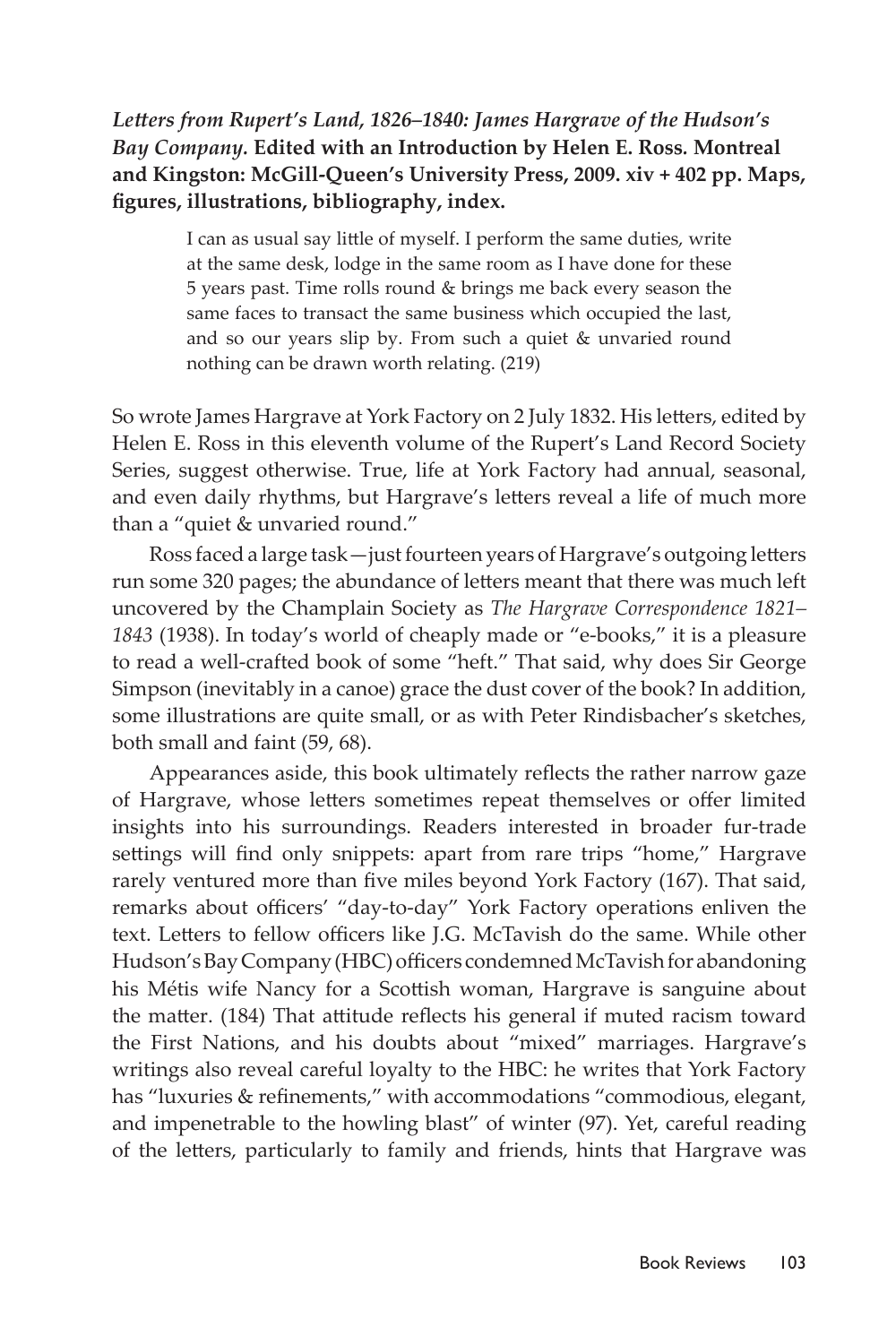both impatient for promotion and very much aware that his life was often onerous (180).

These personal letters are key features of Hargrave's correspondence as they deal with issues far removed from York Factory; his letters to family open vistas into immigrant life in the Canadas—work, society, finances, and more. Among the most interesting are his persistent advice (badgering?) to his younger brothers on their new home. The "suggestions" are quite precise:

> From what I gather and of all your accounts of your building I[t] seems to be snug substantial & roomy. The plaster should be allowed to dry well. ... The planks ought also to be well seasoned. ... It is an excellent plan to get your shingle roof painted. ... Spanish Brown is as good as any [paint] ... it ought not to cost more than 25/P Cwt ... White paint ought to be used for the Windows. (151–152)

Hargrave's writing also expose clear social expectations, ranging from familial responsibilities, to "proper" behaviour (officers did not drink rum) (149), to the tensions created by failure to marry. Revealingly, Hargrave reminds his "spinster" relatives that one should choose well but *not* be too choosy. His own view, meanwhile, shifts from pragmatic "lifelong bachelor" to an ever-so-proper suitor of his wife-to-be Letitia. Another series of letters deal with Hargrave's parents—clearly worried as they grow older, he sends them annual stipends and writes siblings insisting that they, too, support their parents. Overall, these missives speak to expectations placed upon "better" society in early nineteenth century British Canadian society.

In contrast to his reflections about "proper" social issues, Hargrave virtually ignores the fur trade lives of Indigenous peoples or labourers. Scholars frustrated by that silence may also wish for a more vigorous editorial oversight. Ross's work reflects personal interest—a retired scientist and epidemiologist, she is a distant descendant of Letitia Hargrave. Her editorial work here is uneven. Explanatory footnotes are adequate, but rarely insightful. John Franklin, for instance, receives a very perfunctory, positive biography—one might prefer either nothing (he *is* well known) or a more balanced assessment (62). Similarly, a depiction of Montreal in 1821 relies solely upon Nicholas Garry (19). Other elements of editing are also inconsistent. Some individuals mentioned in the letters get no annotation— Hargrave, for instance, refers to "McK"—who is that (55)? The index, too, is incomplete: various geographical locations noted in the letters lack an entry. To be fair, most of the missing are familiar (Missouri, Huron, Fort William),